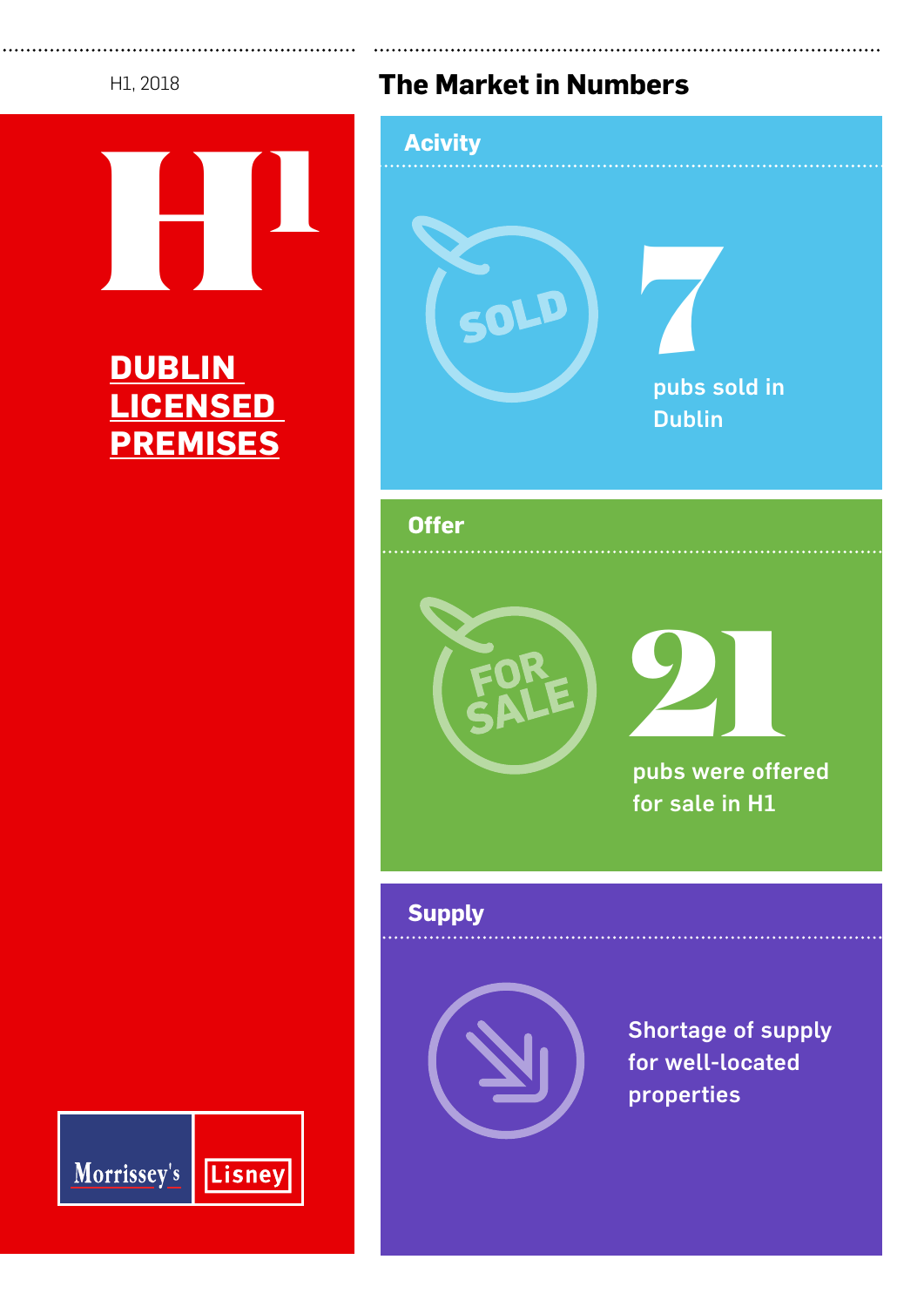

Strong demand has continued throughout the first six months of 2018. Perhaps not surprisingly, premises situated within population heavy districts with large tourism traffic are driving this demand. Increased interest is also stemming from growth in bank lending to the sector together with non-traditional lenders providing additional options for prospective purchasers that were previously unable to secure funding. There remains an acute shortage of supply, particularly for well-located pubs.



### **Activity**

The first six months of the year were very active with seven licensed premises selling in Dublin with a combined sales price of €7.95m. These included the sale of Residence on Stephen's Green; Stillorgan Orchard in Stillorgan; Liam Walshe's on Parkgate Street, Dublin 7 and the Brewery Bar on Newport Street, Dublin 8. This is on a par with activity in the same period last year when eight premises sold with a combined sales price of €9.2m.

A total of 21 premises were offered for sale in H1 2018, highlighting the level of demand currently in the market. Two of these had sold at the end of June. Some of the pubs currently on the market are The Lighthouse; McLoughlins and Walters in Dun Laoghaire; Kielys in Donnybrook and O'Dwyers in Kilmacud.

In addition, six premises are sale agreed going into the second half of the year. Among there are Bakers Corner in Deansgrange and Shanahans, The Coombe.

The overall trading environment has improved in the last 24 months and is resilient, however varies across different locations. The city centre and tourism related districts fare best along with certain suburban districts, while more rural areas are not witnessing any real improvement.

While consumer spending has improved, this additional revenue has not necessarily found its way into the licensed trade sector with consumers social habits continuing to evolve thereby diverting spend to other leisure and entertainment parts of the market.



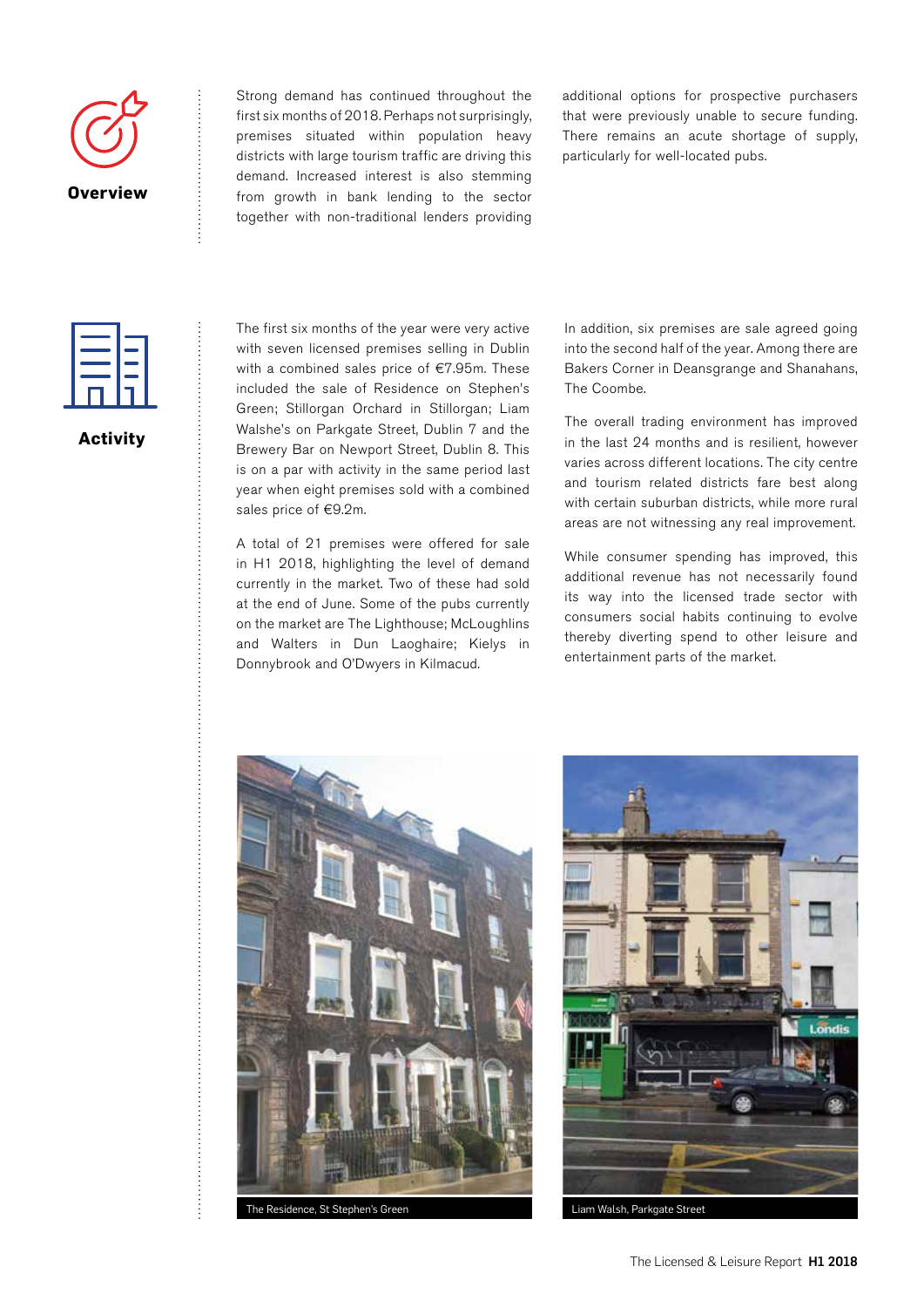

**Supply**

The licensed premises market continues to be characterised by rising demand and an acute shortage of supply, particularly for welllocated properties.

Licensed premises that have survived the economic downturn and now have sustainable levels of debt have likely witnessed a sharp upturn in trading levels over the past two years. As such, their owners are unlikely to want to sell. This is the principal reason behind the lack of supply. With trade and

corresponding values increasing year-onyear understandably vendors are reluctant to dispose of assets.

The net result is that the market, particularly for prime properties, has yet to be tested. We anticipate that when operators of these assets decide to enter the market they will be well received and yield strong prices.



The Brewery Bar, Newport Street



The Licensed & Leisure Report H1 2018